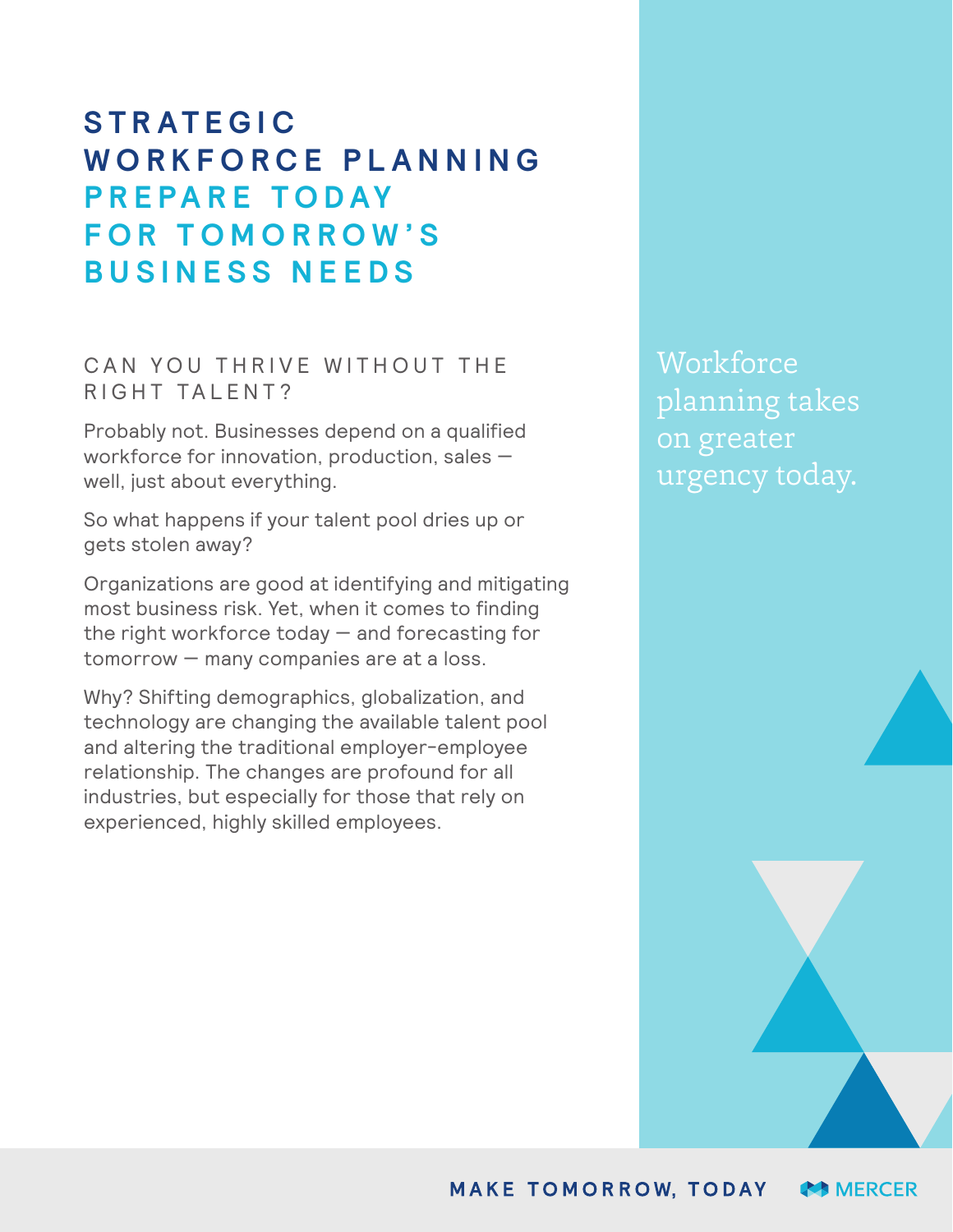Our integrated approach identifies and addresses critical gaps between current workforce resources and future needs.

## **MERCER'S STRATEGIC** WORKFORCE PLANNING

We have a solution. Mercer's systematic approach forecasts risks; finds the right balance of quantity, quality, and location of critical talent; and pinpoints internal supply of and demand for critical skills and roles under multiple business scenarios.

Our integrated approach identifies and addresses critical gaps between current workforce resources and future needs, and finds actionable solutions to the following financial traps:

| <b>TALENT RISK</b>                    | Growth concerns or a weak pipeline for<br>the future                       |
|---------------------------------------|----------------------------------------------------------------------------|
| FINANCIAL/<br><b>OPERATIONAL RISK</b> | Lost revenue from having to slow operations<br>or put them on hold         |
| <b>HR PRACTICE RISK</b>               | Investment in the wrong people or<br>overspending caused by unpreparedness |

Mercer addresses client needs from strategy creation through lasting impact.

Mercer's process then seeks to mitigate these risks through solutions centered around three sequential criteria:

| <b>FEASIBILITY</b> | Can we build, buy, or borrow our way out of<br>the identified gaps? |
|--------------------|---------------------------------------------------------------------|
| <b>STRATEGY</b>    | Should we build, buy, or borrow talent to<br>fill gaps?             |
| <b>LOGISTICS</b>   | How do we most effectively build, buy, or<br>borrow talent?         |

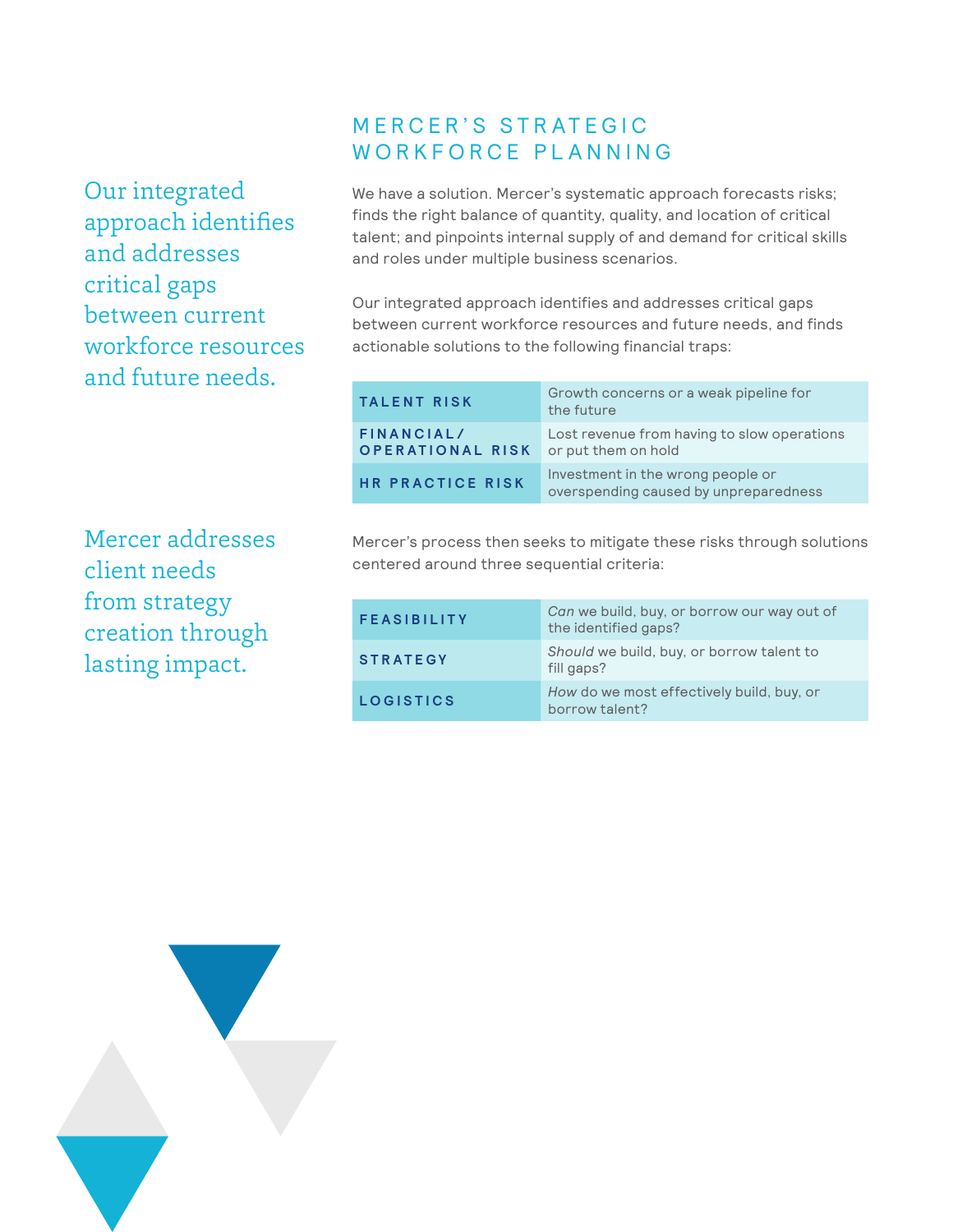## WHAT SETS US APART: STRATEGY, AN ALYTICS, AND TECHNOLOGY

Our data-driven consulting goes much further than supply-anddemand software. We leverage years of strategic workforce planning know-how — as well as propriety analytical tools, technology, training workshops, and information solutions — to help establish clear and measurable links between your human capital programs and business results. Further, our risk analysis methodology helps you assess the cost-and-benefit trade-off of certain interventions.

### **STRATEGY**

You will get a clear, actionable, strategic plan — unique to your organization — for building a workforce to meet current and future business needs. You get detailed outcomes that can include:

| Identification of critical workforce segments                                                        |        |
|------------------------------------------------------------------------------------------------------|--------|
| Key business performance indicators aligned with workforce needs                                     |        |
| Economically modelled risk assessments                                                               |        |
| Build, buy, and borrow options                                                                       |        |
| Knowledge about when the talent supply will become thin                                              | $\sim$ |
| Awareness of where to find the right talent                                                          |        |
| Appreciation of what workforce policies and practices contribute<br>most effectively to filling gaps | U      |

#### **ANALYTICS**

In addition, Mercer's comprehensive approach helps organizations clearly and measurably link human capital programs and policies to business results. Our set of analytical consulting tools includes Mercer's Internal Labor Market Analysis®, which examines the flow of people into, through, and out of an organization over time; External Labor Market Analysis®, which evaluates local, regional, and national labor supply and demand conditions around the world; and Business Impact Modeling®, which quantitatively identifies and models the workforce characteristics and management practices that are the strongest drivers of business outcomes.

#### FINANCIAL IMPACT OF THE WORKFORCE CHALLENGE

Industry examples

- Oil and gas companies are delaying major exploration and production projects at a time of record prices.
- Aerospace companies are not able to meet ramped-up delivery schedules.
- Utilities are faced with skills development time frames of five to 10 years for critical jobs.
- Health care providers remain in constant search for specific nurses and technicians, who are even harder to keep.
- Some rail and haulage firms are searching in vain for the next generation of engineers, drivers, and maintenance workers.